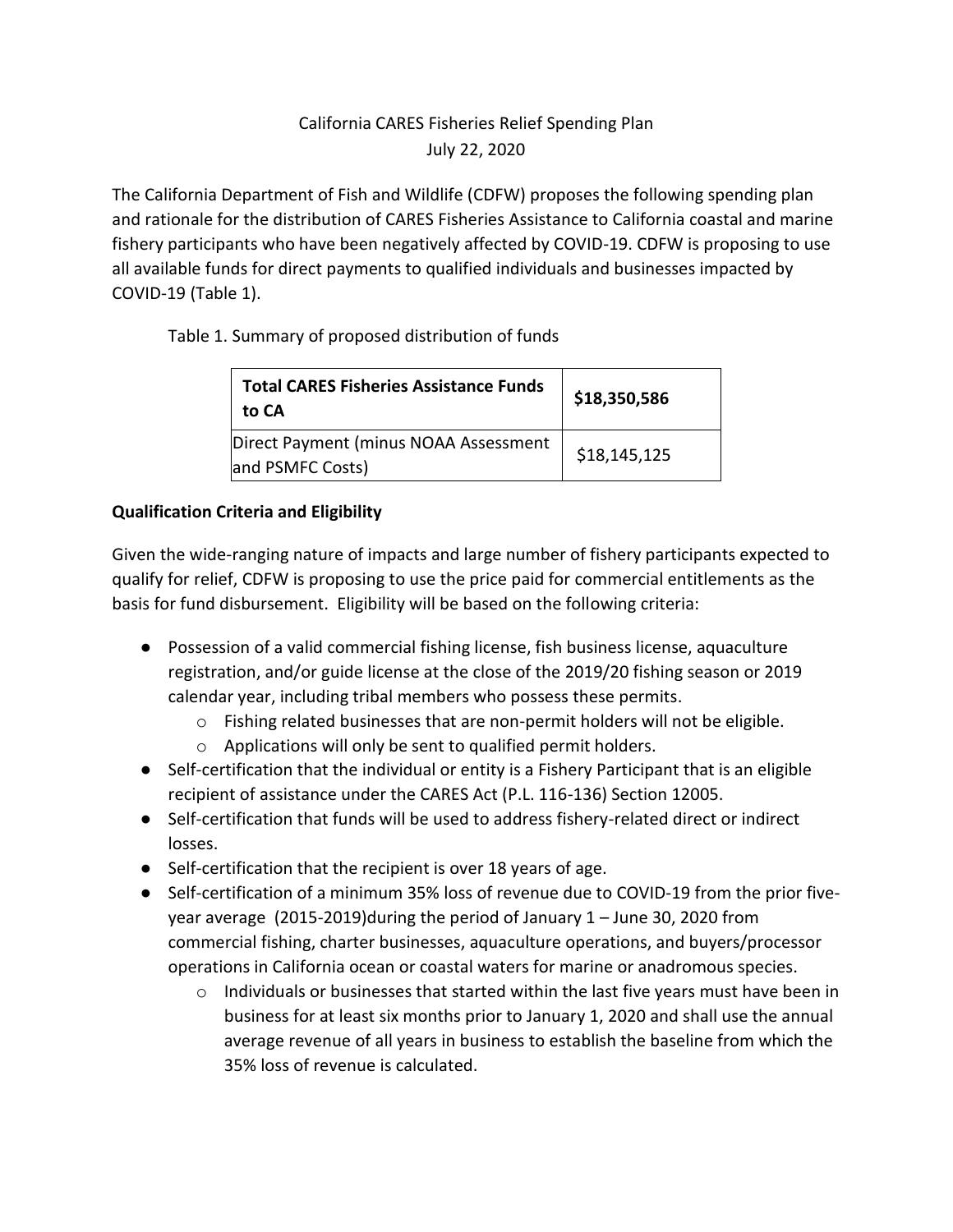- Self-certification of California residency and that the individual/business is only seeking CARES Fisheries Relief funds in California or description of why non-resident permit holder is eligible and self-certification that the individual/business is only seeking CARES Fisheries Relief funds in California.
- Self-certification of timely submittals of all required landing receipts, logbooks, landing fees, aquaculture production reports, or other fishery related documentation required by CDFW pursuant to Title 14 of the California Code of Regulations or California Fish and Game Code demonstrating active involvement in qualifying sectors.
- Self-certification that the sum of all CARES Act funding, any additional COVID-19 related Federal financial aid, and traditional revenue, including state unemployment, does not exceed the average annual revenue earned across the previous five years.
- Commercial Passenger Fishing Vessel License Holders in addition to the above:
	- o Submission of Commercial Passenger Vessel Certificate of Insurance for the Period January to June 2020
	- $\circ$  Submission of Certificate of Participation in Chemical Testing Requirements for Inspected and Uninspected Passenger Vessels per 46 CFR 16.230
- Guide License Holders in addition to the above:
	- o Self-certification that fishing activity used to calculate minimum 35% loss is on qualifying anadromous species as reflected in logbooks submitted to CDFW.
		- Logbooks may be sub-sampled to cross-check for compliance.

## **Disbursement Calculation**

CDFW explored several alternative approaches to evaluate loss and apportion funding among participants and between sectors. A broad approach based on license/entitlement fees combined with self-certification of loss was determined to be the most efficient and equitable way to disburse these relief funds.

The sum of the 2019 License Year resident fee for qualifying licenses and permits possessed by qualified applicants will establish the baseline payout. The remainder of funds will be distributed equally to all qualified applicants. Qualifying permits and associated values are shown in Table 2. Table 3 shows the estimated disbursement and maximum number of potential applicants. The actual per-applicant disbursements will likely be higher than the values in Table 3 as the actual number of qualified applicants is expected to be lower than the maximum number of potential candidates. It is also expected that some applicants will qualify under multiple permit classifications (individual, business, and vessel).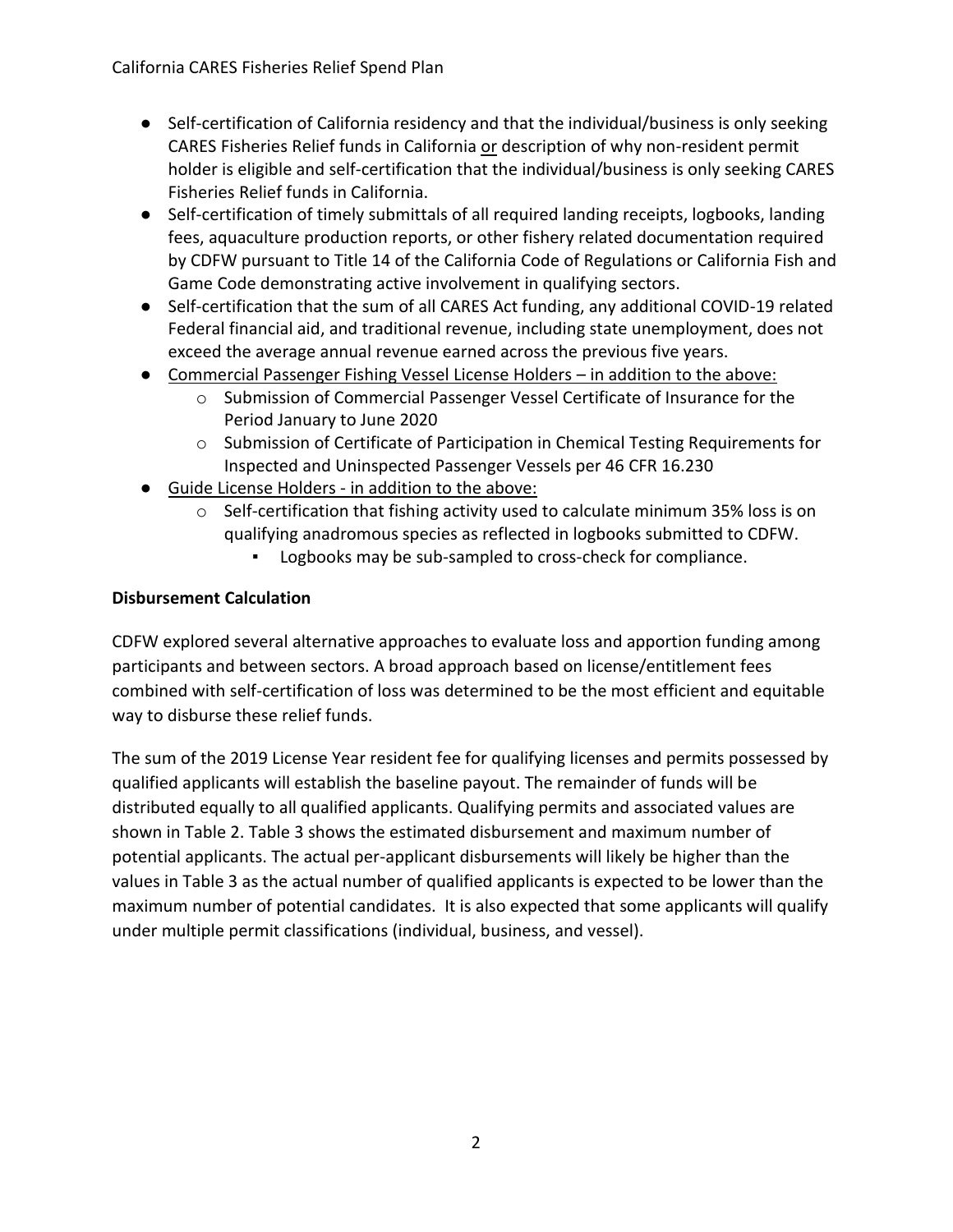Table 2. Proposed qualifying California licenses for distribution of funds.

| <b>2019 License Year</b>                            | <b>Fees</b> |  |
|-----------------------------------------------------|-------------|--|
| Fish Business Licenses (Jan 1 - Dec 31)             |             |  |
| <b>Fish Business (Multifunction)</b>                | \$2,048.50  |  |
| Fish Importer                                       | \$824.00    |  |
| <b>Fish Processor</b>                               | \$824.00    |  |
| <b>Fish Receiver</b>                                | \$824.00    |  |
| <b>Fish Wholesaler License</b>                      | \$558.75    |  |
| Herring Buyer's Permit                              | \$1,122.00  |  |
| <b>Fisherman's Retailer</b>                         | \$105.32    |  |
| <b>Commercial Fishing Licenses (Apr 1 - Mar 31)</b> |             |  |
| Comm Fishing License (R)                            | \$145.75    |  |
| Comm Boat Registration (R)                          | \$379.00    |  |
| Comm Passenger Fishing Vessel                       | \$379.00    |  |
| <b>Comm Aircraft Registration</b>                   | \$305.25    |  |
| Comm Salmon Stamp                                   | \$87.55     |  |
| Comm Salmon Vessel with Qualifies                   | \$45.84     |  |
| Comm Salmon Vessel Permit with Stamp                | \$133.39    |  |
| John Doe Salmon Stamp                               | \$87.55     |  |
| Comm Ocean Enhancement Stamp                        | \$54.08     |  |
| <b>Limited Entry &amp; Restricted Access</b>        |             |  |
| California Halibut Bottom Trawl Vessel Permit       | \$65.92     |  |
| Deeper Nearshore Species Fishery Permit             | \$191.32    |  |
| Drift Gill Net Shark/Swordfish Permit               | \$498.25    |  |
| Dungeness Crab Vessel Permit T (R) - Tier 1 - 7     | \$305.25    |  |
| Dungeness Crab Vessel Permit Nt (R) - Tier 1 - 7    | \$305.25    |  |
| <b>General Gill/Trammel Net Permit</b>              | \$498.25    |  |
| Herring Gill Net Permit (R)                         | \$401.50    |  |
| <b>Herring Stamp</b>                                | \$148.75    |  |
| Lobster Operator Permit (T)                         | \$820.50    |  |
| Lobster Operator Permit (Nt)                        | \$820.50    |  |
| Market Squid Brail Permit (T)                       | \$2,937.00  |  |
| Market Squid Light Boat Permit (T)                  | \$886.25    |  |
| Market Squid Light Boat Permit (Nt)                 | \$58.20     |  |
| Market Squid Vessel Permit (T)                      | \$2,937.00  |  |
| Market Squid Vessel Permit (Nt)                     | \$1,472.25  |  |
| Nearshore Fishery Bycatch Permit                    | \$305.25    |  |
| Nearshore Fishery Permit - N. Central Coast (T)     | \$751.25    |  |
| Nearshore Fishery Permit - N. Central Coast (Nt)    | \$751.25    |  |
| Nearshore Fishery Permit - North Coast (T)          | \$751.25    |  |
| Nearshore Fishery Permit - North Coast (Nt)         | \$751.25    |  |
| Nearshore Fishery Permit - S. Central Coast (T)     | \$751.25    |  |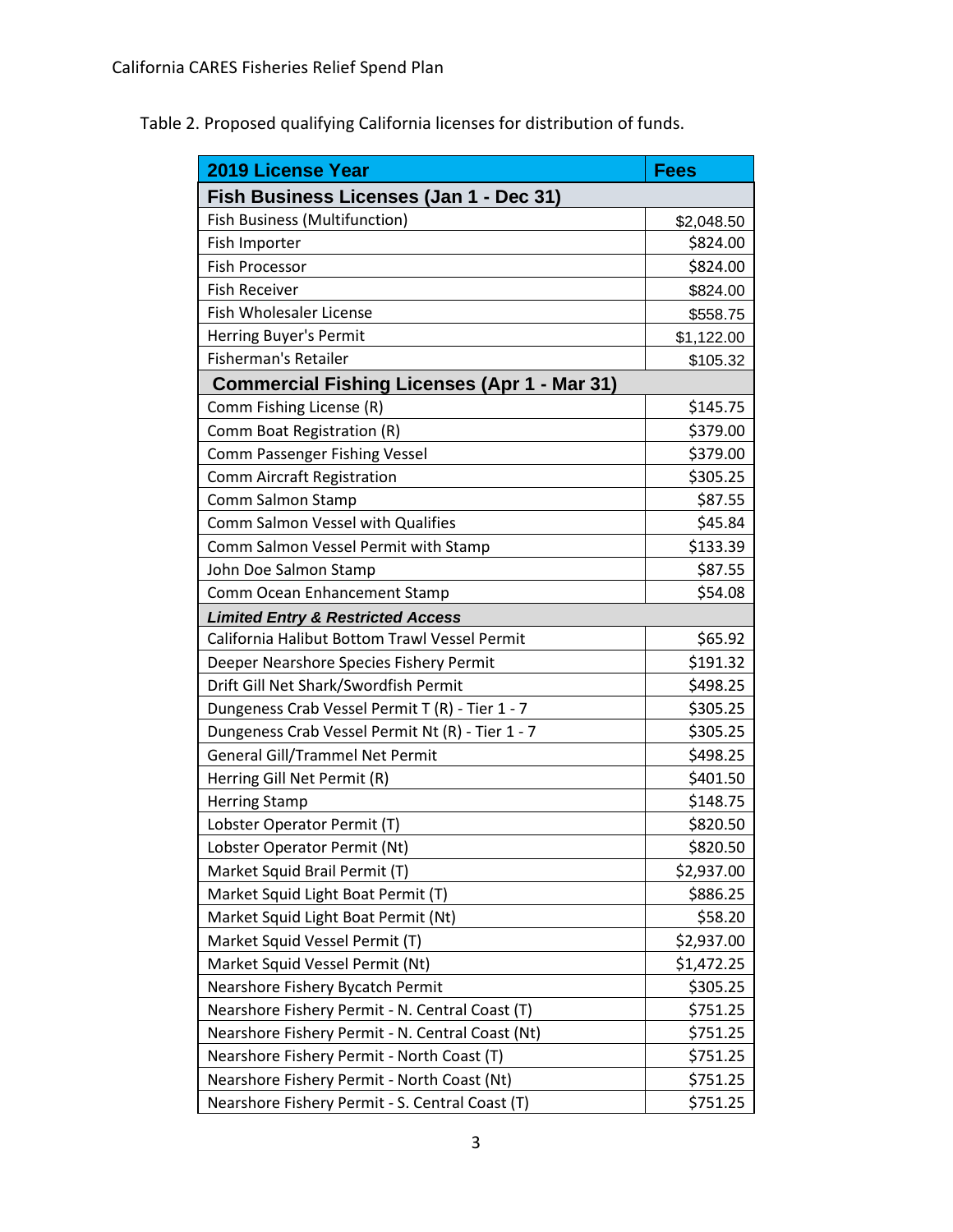| <b>2019 License Year</b>                           | <b>Fees</b> |  |
|----------------------------------------------------|-------------|--|
| Nearshore Fishery Permit - S. Central Coast (Nt)   | \$751.25    |  |
| Nearshore Fishery Permit - South Coast (T)         | \$751.25    |  |
| Nearshore Fishery Permit - South Coast (Nt)        | \$751.25    |  |
| Nearshore Trap Endorsement - N. Central Coast (T)  | \$114.59    |  |
| Nearshore Trap Endorsement - S. Central Coast (T)  | \$114.59    |  |
| Nearshore Trap Endorsement - S. Central Coast (Nt) | \$114.59    |  |
| Nearshore Trap Endorsement - South Coast (T)       | \$114.59    |  |
| Nearshore Trap Endorsement - South Coast (Nt)      | \$114.59    |  |
| Northern Pink Shrimp Trawl (Vessel) (T)            | \$1,494.00  |  |
| Northern Pink Shrimp Trawl (Vessel) (Nt)           | \$751.25    |  |
| Salmon Vessel Permit                               | \$45.84     |  |
| Sea Cucumber Diving Permit                         | \$379.00    |  |
| Sea Cucumber Trawl Permit                          | \$379.00    |  |
| Sea Urchin Diving Permit                           | \$498.25    |  |
| Southern Rock Crab Trap Permit                     | \$373.75    |  |
| Spot Prawn Trap Vessel Permit, Tier 1              | \$379.00    |  |
| Spot Prawn Trap Vessel Permit, Tier 2              | \$379.00    |  |
| Spot Prawn Trap Vessel Permit, Tier 3              | \$1,494.00  |  |
| <b>Nonrestrictive Permits</b>                      |             |  |
| Anchovy Take Permit                                | \$45.84     |  |
| <b>Bay Shrimp Permit</b>                           | \$45.84     |  |
| Coonstripe Shrimp Vessel Permit                    | \$114.59    |  |
| <b>Ghost Shrimp Permit</b>                         | \$45.84     |  |
| Golden & Ridgeback Prawn Permit                    | \$45.84     |  |
| Kelp Harvester License                             | \$153.21    |  |
| Lobster Crewmember Permit                          | \$191.32    |  |
| Northern Rock Crab Trap Permit                     | \$373.75    |  |
| Sea Urchin Crewmember Permit                       | \$45.84     |  |
| Southern Pink Shrimp Trawl Permit                  | \$45.84     |  |
| Swordfish Permit                                   | \$498.25    |  |
| <b>Tidal Invertebrate Permit</b>                   | \$45.84     |  |
| Comm.Trap Permit                                   | \$54.08     |  |
| Aquaculture (Jan 1- Dec 31)                        |             |  |
| Aquaculture Registration (Renewal)                 | \$546.25    |  |
| Aquaculture Registration - Surcharge               | \$655.25    |  |
| Guide Licenses (Feb 1 - Jan 31)                    |             |  |
| Guide Licenses (R)                                 | \$229.43    |  |
| Guide Employee Registration                        | \$50.21     |  |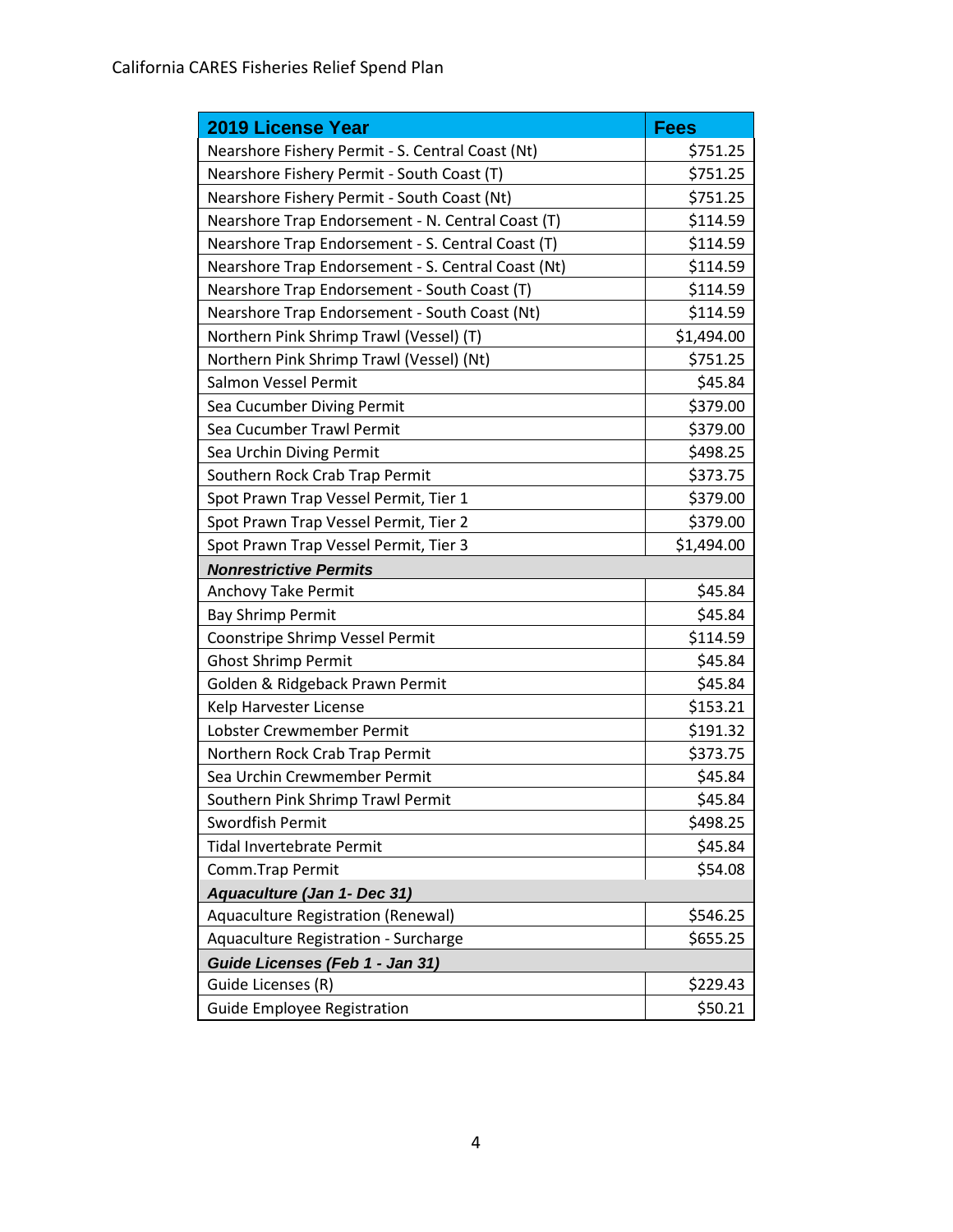Table 3. Estimated disbursement amounts for all potentially qualified applicants. The final disbursement per-applicant will be based on the total number of qualified applicants.

| Per-Applicant<br><b>Baseline - Sum</b><br>of License and<br><b>Permit Fees</b> | <b>Estimated Total Per-</b><br><b>Applicant</b><br><b>Disbursement</b> | <b>Maximum</b><br><b>Possible</b><br><b>Applicants</b> |
|--------------------------------------------------------------------------------|------------------------------------------------------------------------|--------------------------------------------------------|
| $$45 - $99$                                                                    | $$1167 - $1221$                                                        | 52                                                     |
| $$100 - $199$                                                                  | \$1222 - \$1321                                                        | 3938                                                   |
| \$200 - \$299                                                                  | \$1322 - \$1421                                                        | 2524                                                   |
| \$300 - \$399                                                                  | \$1422 - \$1521                                                        | 1518                                                   |
| \$400 - \$499                                                                  | \$1522 - \$1621                                                        | 591                                                    |
| \$500 - \$749                                                                  | \$1622 - \$1871                                                        | 960                                                    |
| \$750-\$999                                                                    | \$1872 - \$2121                                                        | 1002                                                   |
| \$1000 - \$1999                                                                | \$2122 - \$3121                                                        | 522                                                    |
| \$2000 - \$2999                                                                | \$3122 - \$4121                                                        | 289                                                    |
| \$3000 - \$3999                                                                | \$4122 - \$5121                                                        | 126                                                    |
| \$4000 - \$4475                                                                | \$5122 - \$5597                                                        | 5                                                      |
|                                                                                | <b>Total Possible</b>                                                  |                                                        |
|                                                                                | <b>Applicants</b>                                                      | 11527                                                  |

The individual baseline for each permit classification is calculated by summing the resident cost (excluding any additional fees) of all permits and entitlements possessed by an individual or business at the end of the 2019 calendar year or 2019/20 fishing season. Funds remaining after apportionment of individual baseline to all qualified applicants will be split evenly among all qualified applicants to establish the total per-applicant disbursement.

Due to the large number of potentially qualified applicants, CDFW did not solicit formal public comment on the proposed plan. In lieu of formal public comment, CDFW worked closely with industry leadership to promote a fair, efficient, and expedient disbursement process.

#### **Timeline for Disbursement of Funds**

Following approval of the draft plan from NMFS, CDFW will work with PSMFC to distribute claim forms to all individuals that held permits listed in Table 2 at the end of the 19/20 fishing season or 2019 calendar year. Claim forms will be mailed to the address on file in CDFW's licensing database. Claimants will have 30 days from the date of mailing to complete and return forms to PSMFC. Following the close of the 30-day response period, applications will be reviewed, final disbursement totals will be calculated, and PSMFC will issue relief checks to qualified applicants.

CDFW is not proposing to recover administrative fees or include an appeal process in the spend plan. Adding provisions for appeals will either delay the disbursement process or require a